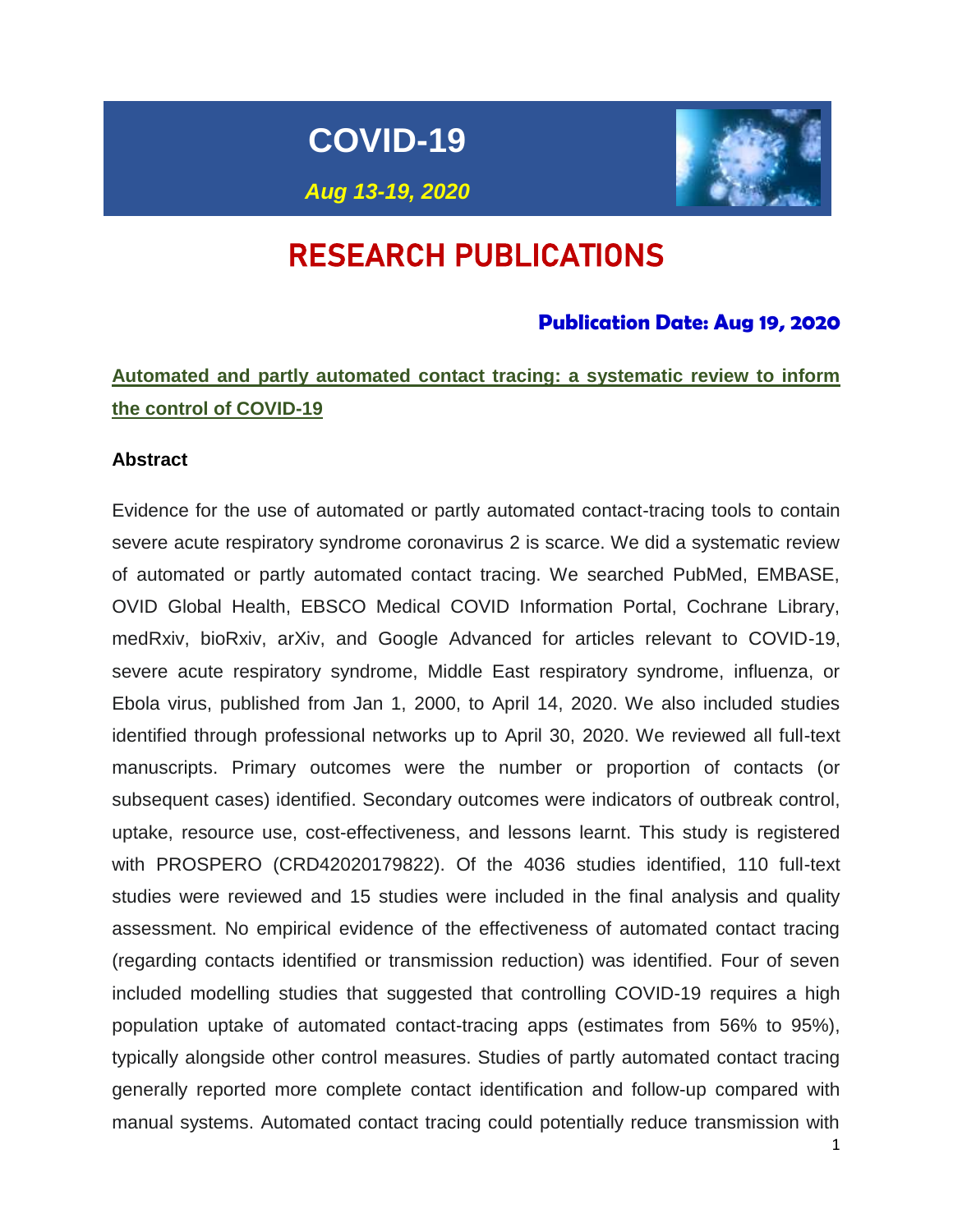sufficient population uptake. However, concerns regarding privacy and equity should be considered. Well designed prospective studies are needed given gaps in evidence of effectiveness, and to investigate the integration and relative effects of manual and automated systems. Large-scale manual contact tracing is therefore still key in most contexts.

# **Reference**

[https://www.thelancet.com/journals/landig/article/PIIS2589-7500\(20\)30184-9/fulltext](https://www.thelancet.com/journals/landig/article/PIIS2589-7500(20)30184-9/fulltext)

# **SARS-CoV-2-specific T cells exhibit phenotypic features of robust helper function, lack of terminal differentiation, and high proliferative potential**

# **Abstract**

Convalescing COVID-19 patients mount robust T cell responses against SARS-CoV-2, suggesting an important role for T cells in viral clearance. To date, the phenotypes of SARS-CoV-2-specific T cells remain poorly defined. Using 38-parameter CyTOF, we phenotyped longitudinal specimens of SARS-CoV-2-specific CD4+ and CD8+ T cells from nine individuals who recovered from mild COVID-19. SARS-CoV-2-specific CD4+ T cells were exclusively Th1 cells, and predominantly Tcm with phenotypic features of robust helper function. SARS-CoV-2-specific CD8+ T cells were predominantly Temra cells in a state of less terminal differentiation than most Temra cells. Subsets of SARS-CoV-2-specific T cells express CD127, can homeostatically proliferate, and can persist for over two months. Our results suggest that long-lived and robust T cell immunity is generated following natural SARS-CoV-2 infection, and support an important role for SARS-CoV-2-specific T cells in host control of COVID-19.

# **Reference**

https://www.cell.com/cell-reports-medicine/fulltext/S2666-3791(20)30102-6

# **Compassionate use of JAK1/2 inhibitor ruxolitinib for severe COVID-19: A prospective observational study'**

# **Abstract**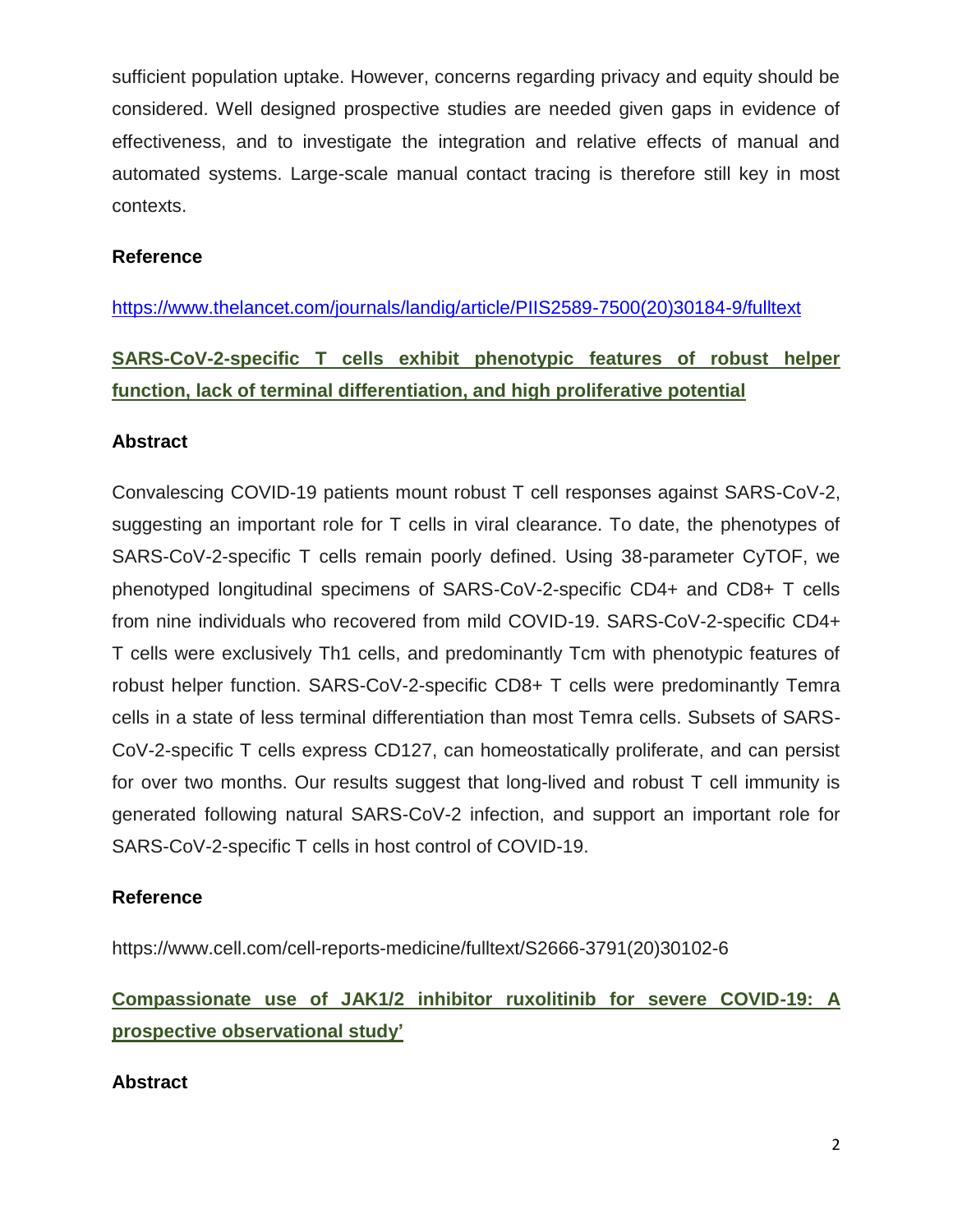Overwhelming inflammatory reactions contribute to respiratory distress in patients with COVID-19. Ruxolitinib is a JAK1/JAK2 inhibitor with potent anti-inflammatory properties. We report on a prospective, observational study in 34 patients with COVID-19 who received ruxolitinib on a compassionate-use protocol. Patients had severe pulmonary disease defined by pulmonary infiltrates on imaging and an oxygen saturation ≤ 93% in air and/or PaO2/FiO2 ratio ≤ 300 mmHg. Median age was 80.5 years, and 85.3% had ≥ 2 comorbidities. Median exposure time to ruxolitinib was 13 days, median dose intensity was 20 mg/day. Overall survival by day 28 was 94.1%. Cumulative incidence of clinical improvement of ≥2 points in the ordinal scale was 82.4% (95% confidence interval, 71–93). Clinical improvement was not affected by low-flow versus high-flow oxygen support but was less frequent in patients with  $PaO<sub>2</sub>/FiO<sub>2</sub> < 200$  mmHg. The most frequent adverse events were anemia, urinary tract infections, and thrombocytopenia. Improvement of inflammatory cytokine profile and activated lymphocyte subsets was observed at day 14. In this prospective cohort of aged and high-risk comorbidity patients with severe COVID-19, compassionate-use ruxolitinib was safe and was associated with improvement of pulmonary function and discharge home in 85.3%. Controlled clinical trials are necessary to establish efficacy of ruxolitinib in COVID-19.

#### **Reference**

<https://www.nature.com/articles/s41375-020-01018-y>

# **Publication Date: Aug 18, 2020**

# **Effects of a major deletion in the SARS-CoV-2 genome on the severity of infection and the inflammatory response: an observational cohort study**

#### **Abstract**

*Background*: Severe acute respiratory syndrome coronavirus 2 (SARS-CoV-2) variants with a 382-nucleotide deletion (∆382) in the open reading frame 8 (ORF8) region of the genome have been detected in Singapore and other countries. We investigated the effect of this deletion on the clinical features of infection.

*Methods*: We retrospectively identified patients who had been screened for the ∆382 variant and recruited to the PROTECT study—a prospective observational cohort study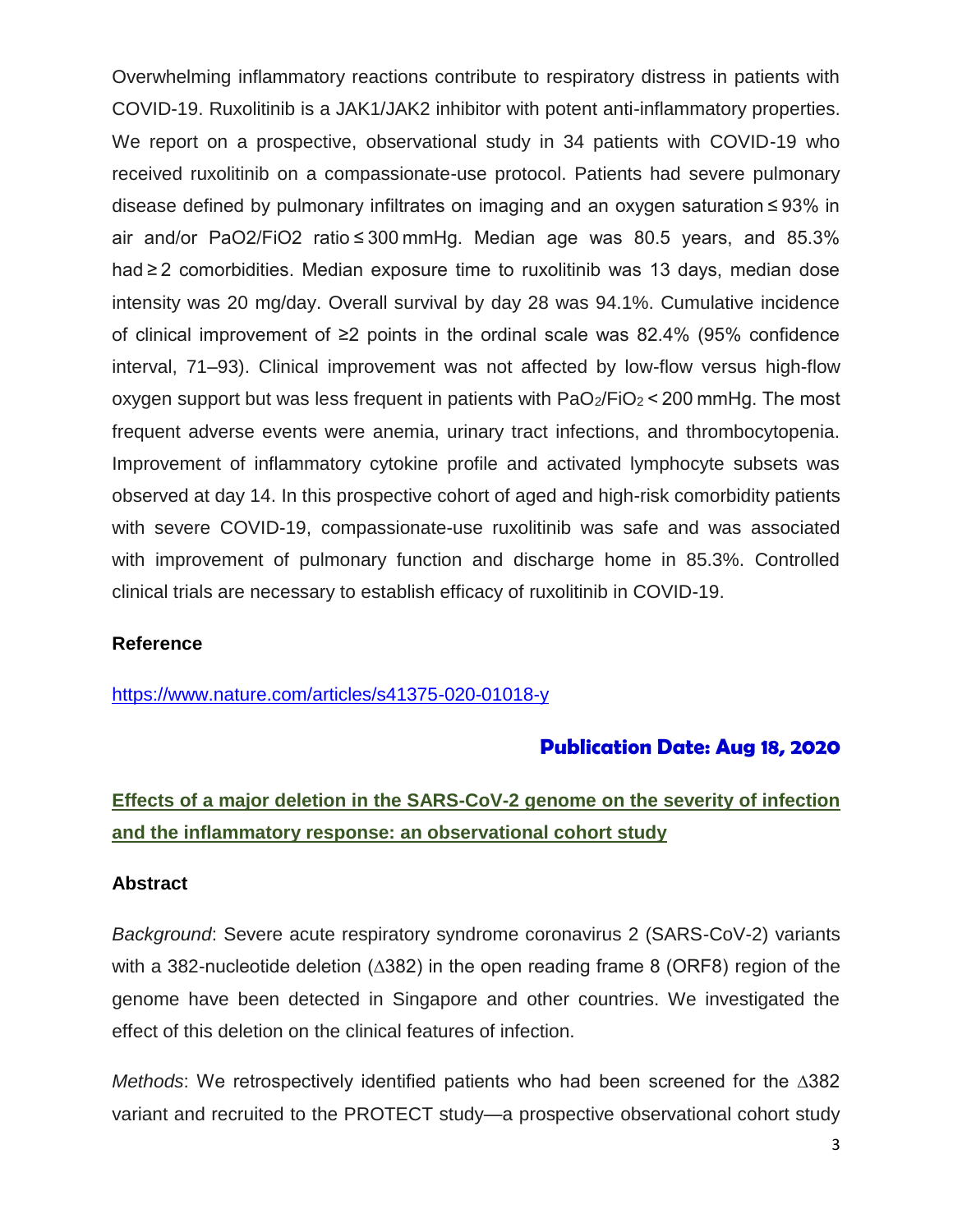conducted at seven public hospitals in Singapore. We collected clinical, laboratory, and radiological data from patients' electronic medical records and serial blood and respiratory samples taken during hospitalisation and after discharge. Individuals infected with the ∆382 variant were compared with those infected with wild-type SARS-CoV-2. Exact logistic regression was used to examine the association between the infection groups and the development of hypoxia requiring supplemental oxygen (an indicator of severe COVID-19, the primary endpoint). Follow-up for the study's primary endpoint is completed.

*Findings*: Between Jan 22 and March 21, 2020, 278 patients with PCR-confirmed SARS-CoV-2 infection were screened for the ∆382 deletion and 131 were enrolled onto the study, of whom 92 (70%) were infected with the wild-type virus, ten (8%) had a mix of wild-type and ∆382-variant viruses, and 29 (22%) had only the ∆382 variant. Development of hypoxia requiring supplemental oxygen was less frequent in the ∆382 variant group (0 [0%] of 29 patients) than in the wild-type only group (26 [28%] of 92; absolute difference 28% [95% CI 14–28]). After adjusting for age and presence of comorbidities, infection with the ∆382 variant only was associated with lower odds of developing hypoxia requiring supplemental oxygen (adjusted odds ratio 0·07 [95% CI 0·00–0·48]) compared with infection with wild-type virus only.

*Interpretation*: The ∆382 variant of SARS-CoV-2 seems to be associated with a milder infection. The observed clinical effects of deletions in ORF8 could have implications for the development of treatments and vaccines.

## **Reference**

https://www.thelancet.com/journals/lancet/article/PIIS0140-6736(20)31757-8/fulltext

# **Comparison of molecular testing strategies for COVID-19 control: A mathematical modelling study**

#### **Abstract**

*Background*: WHO has called for increased testing in response to the COVID-19 pandemic, but countries have taken different approaches and the effectiveness of alternative strategies is unknown. We aimed to investigate the potential impact of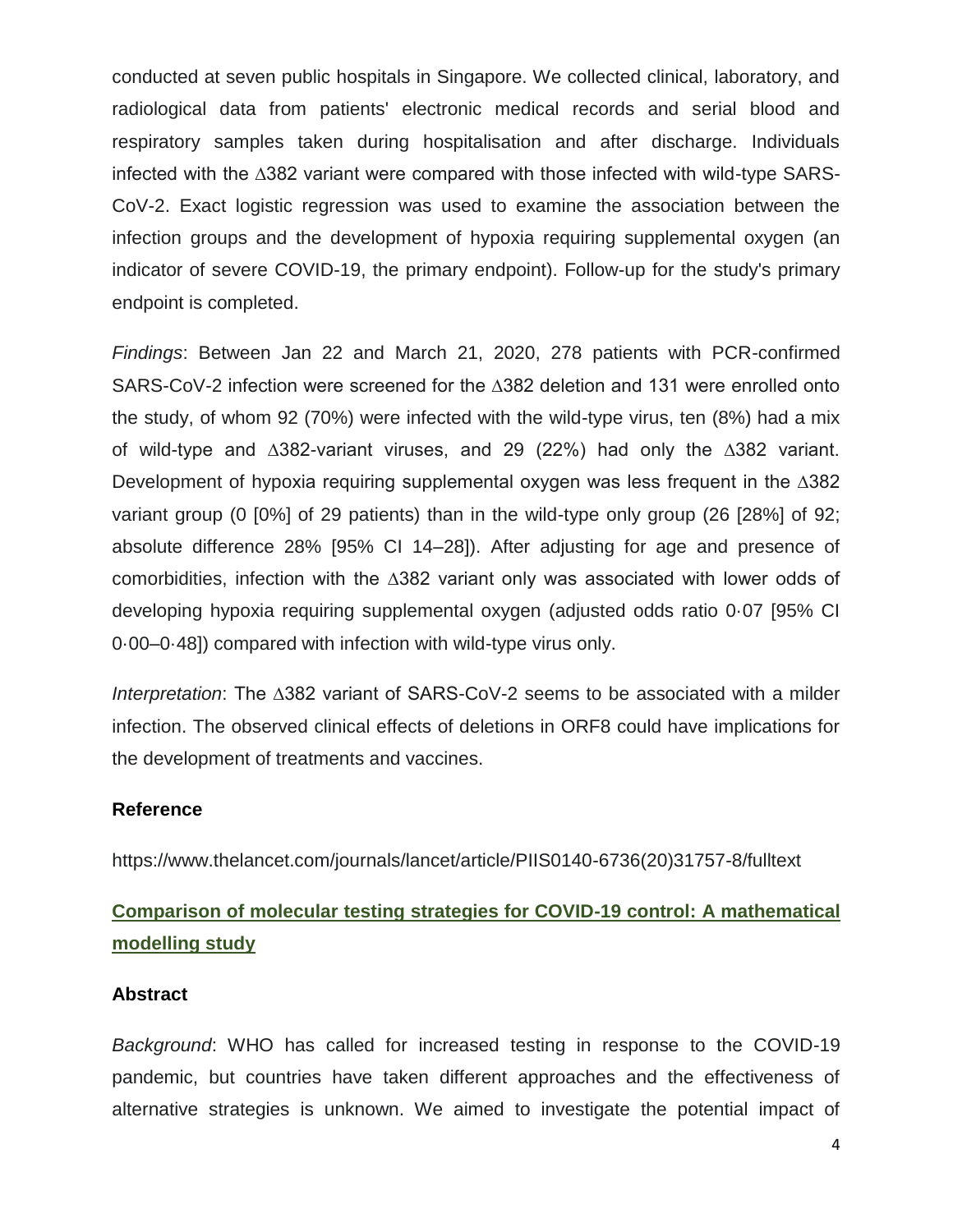different testing and isolation strategies on transmission of severe acute respiratory syndrome coronavirus 2 (SARS-CoV-2).

*Methods*: We developed a mathematical model of SARS-CoV-2 transmission based on infectiousness and PCR test sensitivity over time since infection. We estimated the reduction in the effective reproduction number (R) achieved by testing and isolating symptomatic individuals, regular screening of high-risk groups irrespective of symptoms, and quarantine of contacts of laboratory-confirmed cases identified through test-andtrace protocols. The expected effectiveness of different testing strategies was defined as the percentage reduction in R. We reviewed data on the performance of antibody tests reported by the Foundation for Innovative New Diagnostics and examined their implications for the use of so-called immunity passports.

*Findings*: If all individuals with symptoms compatible with COVID-19 self-isolated and self-isolation was 100% effective in reducing onwards transmission, self-isolation of symptomatic individuals would result in a reduction in R of 47% (95% uncertainty interval [UI] 32–55). PCR testing to identify SARS-CoV-2 infection soon after symptom onset could reduce the number of individuals needing to self-isolate, but would also reduce the effectiveness of self-isolation (around 10% would be false negatives). Weekly screening of health-care workers and other high-risk groups irrespective of symptoms by use of PCR testing is estimated to reduce their contribution to SARS-CoV-2 transmission by 23% (95% UI 16–40), on top of reductions achieved by self-isolation following symptoms, assuming results are available at 24 h. The effectiveness of test and trace depends strongly on coverage and the timeliness of contact tracing, potentially reducing R by 26% (95% UI 14–35) on top of reductions achieved by selfisolation following symptoms, if 80% of cases and contacts are identified and there is immediate testing following symptom onset and quarantine of contacts within 24 h. Among currently available antibody tests, performance has been highly variable, with specificity around 90% or lower for rapid diagnostic tests and 95–99% for laboratorybased ELISA and chemiluminescent assays.

*Interpretation*: Molecular testing can play an important role in prevention of SARS-CoV-2 transmission, especially among health-care workers and other high-risk groups, but no single strategy will reduce R below 1 at current levels of population immunity.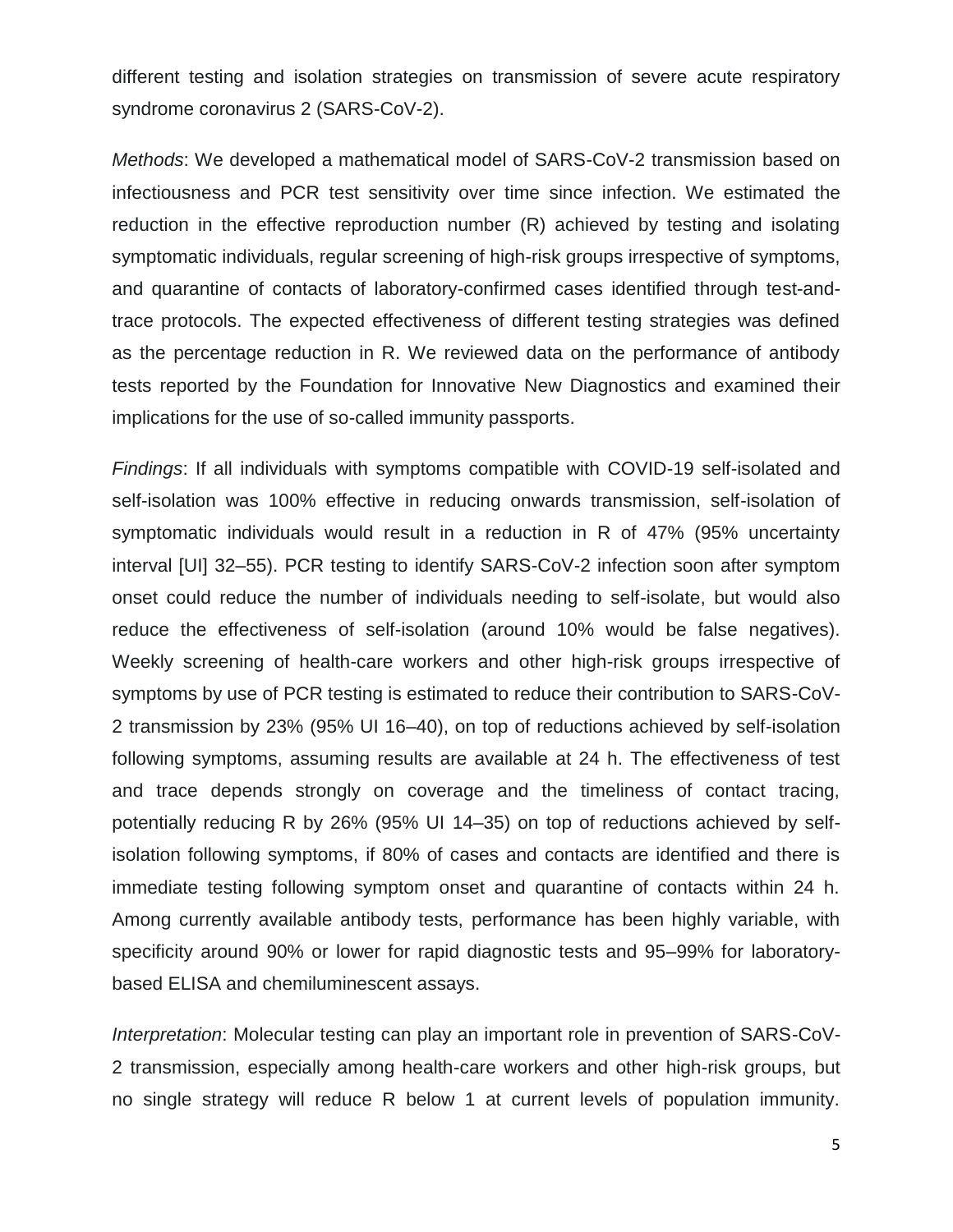Immunity passports based on antibody tests or tests for infection face substantial technical, legal, and ethical challenges.

#### **Reference**

https://www.thelancet.com/journals/laninf/article/PIIS1473-3099(20)30630-7/fulltext

#### **Pharmacogenomics of COVID-19 therapies**

#### **Abstract**

A new global pandemic of coronavirus disease 2019 (COVID-19) has resulted in high mortality and morbidity. Currently numerous drugs are under expedited investigations without well-established safety or efficacy data. Pharmacogenomics may allow individualization of these drugs thereby improving efficacy and safety. In this review, we summarized the pharmacogenomic literature available for COVID-19 drug therapies including hydroxychloroquine, chloroquine, azithromycin, remdesivir, favipiravir, ribavirin, lopinavir/ritonavir, darunavir/cobicistat, interferon beta-1b, tocilizumab, ruxolitinib, baricitinib, and corticosteroids. We searched PubMed, reviewed the Pharmacogenomics Knowledgebase (PharmGKB®) website, Clinical Pharmacogenetics Implementation Consortium (CPIC) guidelines, the U.S. Food and Drug Administration (FDA) pharmacogenomics information in the product labeling, and the FDA pharmacogenomics association table. We found several drug-gene variant pairs that may alter the pharmacokinetics of hydroxychloroquine/chloroquine (CYP2C8, CYP2D6, SLCO1A2, and SLCO1B1); azithromycin (ABCB1); ribavirin (SLC29A1, SLC28A2, and SLC28A3); and lopinavir/ritonavir (SLCO1B1, ABCC2, CYP3A). We also identified other variants, that are associated with adverse effects, most notable in hydroxychloroquine/chloroquine (G6PD; hemolysis), ribavirin (ITPA; hemolysis), and interferon  $β -1b$  (IRF6; liver toxicity). We also describe the complexity of the risk for QT prolongation in this setting because of additive effects of combining more than one QTprolonging drug (i.e., hydroxychloroquine/chloroquine and azithromycin), increased concentrations of the drugs due to genetic variants, along with the risk of also combining therapy with potent inhibitors. In conclusion, although direct evidence in COVID-19 patients is lacking, we identified potential actionable genetic markers in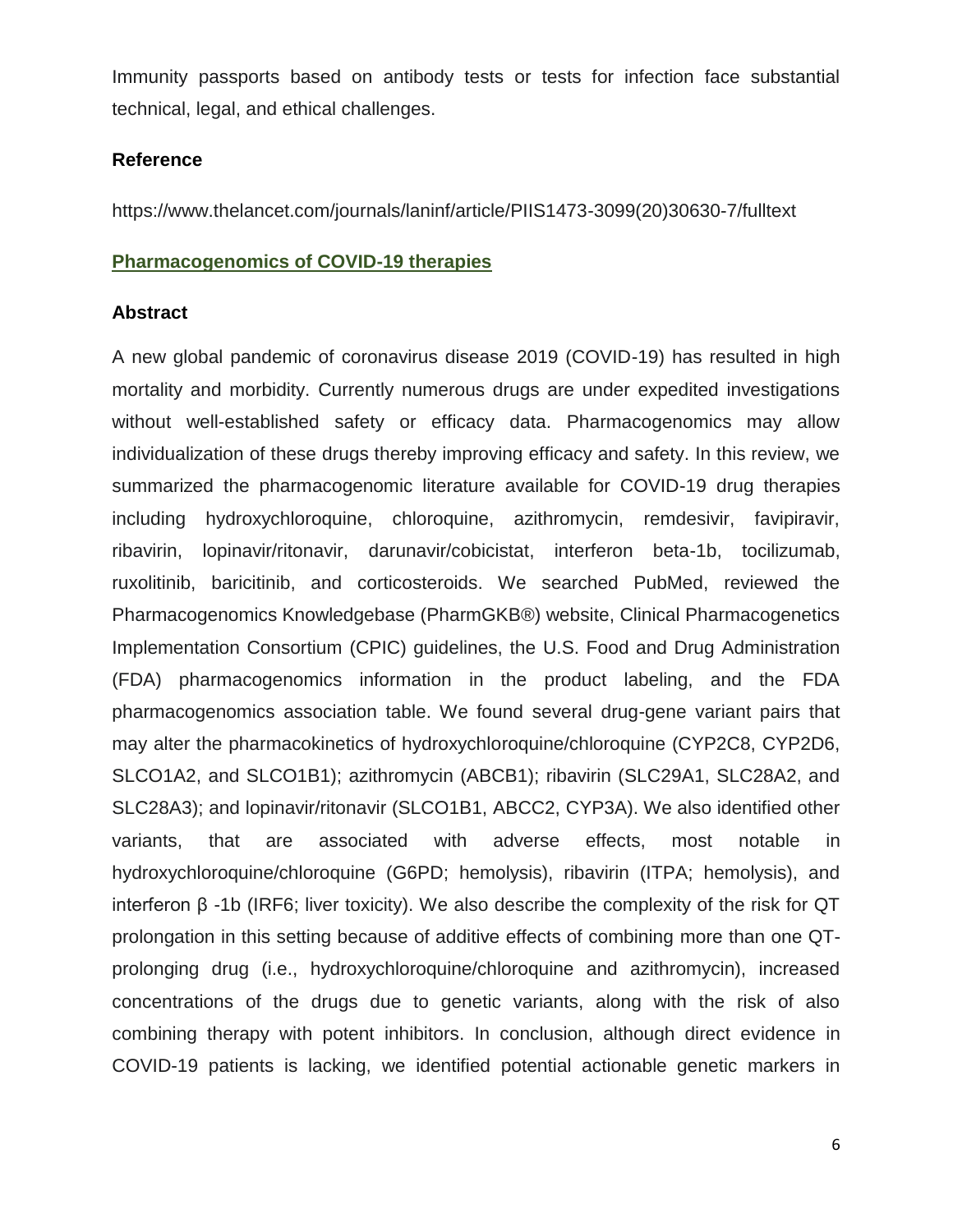COVID-19 therapies. Clinical studies in COVID-19 patients are deemed warranted to assess potential roles of these markers.

# **Reference**

<https://www.nature.com/articles/s41525-020-00143-y>

# **In situ structural analysis of SARS-CoV-2 spike reveals flexibility mediated by three hinges**

# **Abstract**

The spike (S) protein of severe acute respiratory syndrome coronavirus 2 (SARS-CoV-2) is required for cell entry and is the major focus for vaccine development. Here, we combine cryo electron tomography, subtomogram averaging and molecular dynamics simulations to structurally analyze S in situ. Compared to recombinant S, the viral S was more heavily glycosylated and occurred mostly in the closed pre-fusion conformation. We show that the stalk domain of S contains three hinges, giving the head unexpected orientational freedom. We propose that the hinges allow S to scan the host cell surface, shielded from antibodies by an extensive glycan coat. The structure of native S contributes to our understanding of SARS-CoV-2 infection and the development of safe vaccines.

## **Reference**

<https://science.sciencemag.org/content/early/2020/08/17/science.abd5223>

# **Spatio-temporal analysis of meteorological factors in abating the spread of COVID-19 in Africa**

## **Abstract**

In Asia, Europe and South America, the role of atmospheric condition in aiding or abating the growth curve of COVID-19 has been analysed. Howesver, no study to date has examined such climatic extensions for the growth or otherwise of the novel coronavirus in Africa. Africa, with a mostly relatively warmer temperature differs from other regions of the world and in addition, has recorded far fewer cases compared to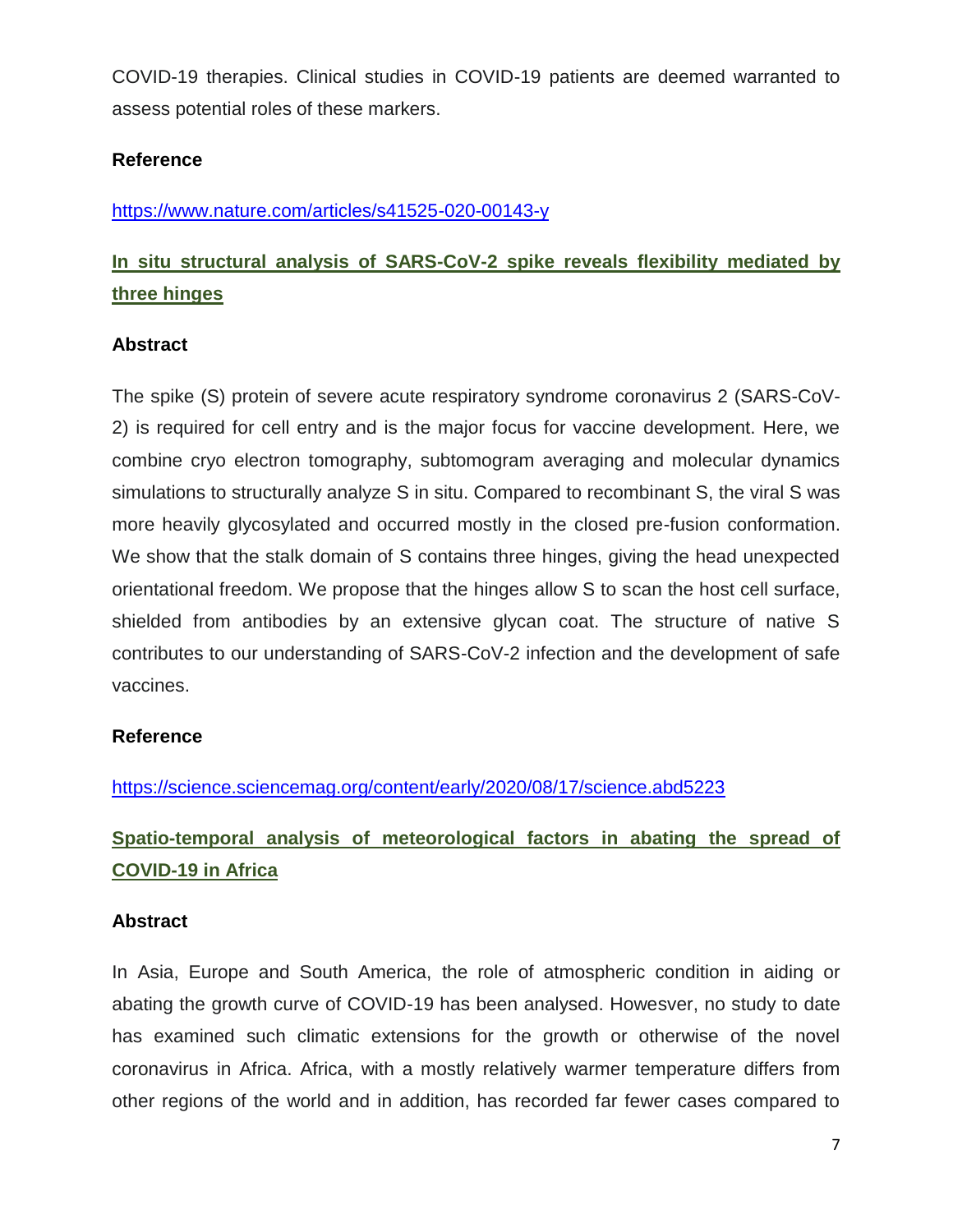Asian, Europeans and the Americans (North and South). It then becomes imperative to examine the influence of meteorological indices in the growth or otherwise of coronavirus diseases in Africa to establish whether findings on the climatic conditions-COVID-19 growth are regionally specific. In this study, we examined the influence of meteorological factors for aiding or abating the spread of the aerosolised pathogen of COVID-19 in Africa. We rely on the generalised additive model (GAM) and found wind speed to positively relate to COVID-19 growth while mean temperature and relative humidity to inversely relates to COVID-19 growth curve in Africa. We accounted for potential cofounders in the core GAM model and discuss policy implications.

#### **Reference**

[https://www.cell.com/heliyon/fulltext/S2405-8440\(20\)31592-9](https://www.cell.com/heliyon/fulltext/S2405-8440(20)31592-9)

## **Publication Date: Aug 17, 2020**

# **ORF8 and ORF3b antibodies are accurate serological markers of early and late SARS-CoV-2 infection**

#### **Abstract**

The SARS-CoV-2 virus emerged in December 2019 and has caused a worldwide pandemic due to the lack of any pre-existing immunity. Accurate serology testing is urgently needed to help diagnose infection, determine past exposure of populations and assess the response to a future vaccine. The landscape of antibody responses to SARS-CoV-2 is unknown. In this study, we utilized the luciferase immunoprecipitation system to assess the antibody responses to 15 different SARS-CoV-2 antigens in patients with COVID-19. We identified new targets of the immune response to SARS-CoV-2 and show that nucleocapsid, open reading frame (ORF)8 and ORF3b elicit the strongest specific antibody responses. ORF8 and ORF3b antibodies, taken together as a cluster of points, identified 96.5% of COVID-19 samples at early and late time points of disease with 99.5% specificity. Our findings could be used to develop secondgeneration diagnostic tests to improve serological assays for COVID-19 and are important in understanding pathogenicity.

#### **Reference**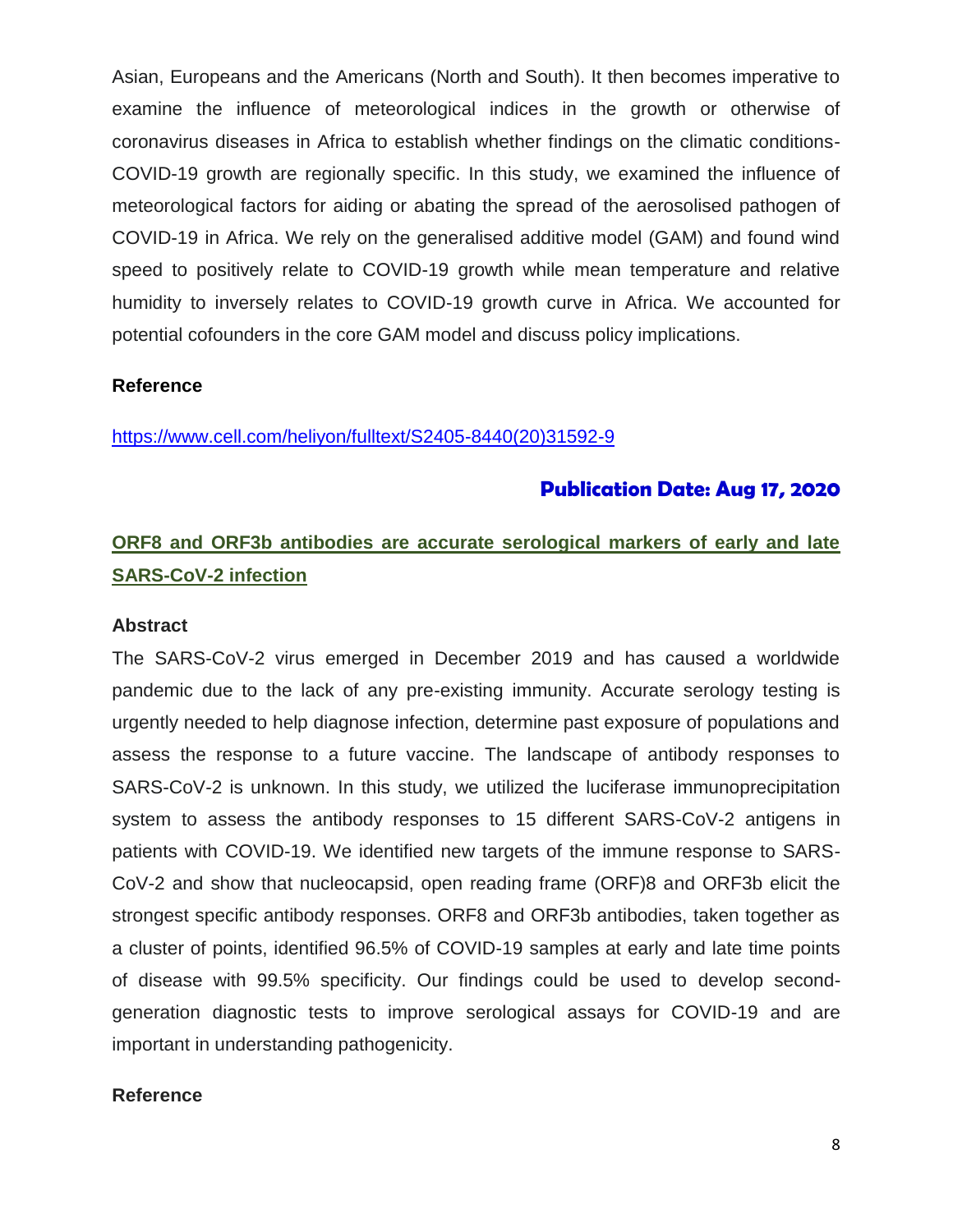## **COVID-19 and multisystem inflammatory syndrome in children and adolescents**

#### **Abstract**

As severe acute respiratory syndrome coronavirus 2 continues to spread worldwide, there have been increasing reports from Europe, North America, Asia, and Latin America describing children and adolescents with COVID-19-associated multisystem inflammatory conditions. However, the association between multisystem inflammatory syndrome in children and COVID-19 is still unknown. We review the epidemiology, causes, clinical features, and current treatment protocols for multisystem inflammatory syndrome in children and adolescents associated with COVID-19. We also discuss the possible underlying pathophysiological mechanisms for COVID-19-induced inflammatory processes, which can lead to organ damage in paediatric patients who are severely ill. These insights provide evidence for the need to develop a clear case definition and treatment protocol for this new condition and also shed light on future therapeutic interventions and the potential for vaccine development.

#### **Reference**

[https://www.thelancet.com/journals/laninf/article/PIIS1473-3099\(20\)30651-4/fulltext](https://www.thelancet.com/journals/laninf/article/PIIS1473-3099(20)30651-4/fulltext)

# **Publication Date: Aug 14, 2020**

# **Adaptive immune responses to SARS-CoV-2 infection in severe versus mild individuals**

#### **Abstract**

The global Coronavirus disease 2019 (COVID-19) pandemic caused by SARS-CoV-2 has affected more than eight million people. There is an urgent need to investigate how the adaptive immunity is established in COVID-19 patients. In this study, we profiled adaptive immune cells of PBMCs from recovered COVID-19 patients with varying disease severity using single-cell RNA and TCR/BCR V(D)J sequencing. The sequencing data revealed SARS-CoV-2-specific shuffling of adaptive immune repertories and COVID-19-induced remodeling of peripheral lymphocytes.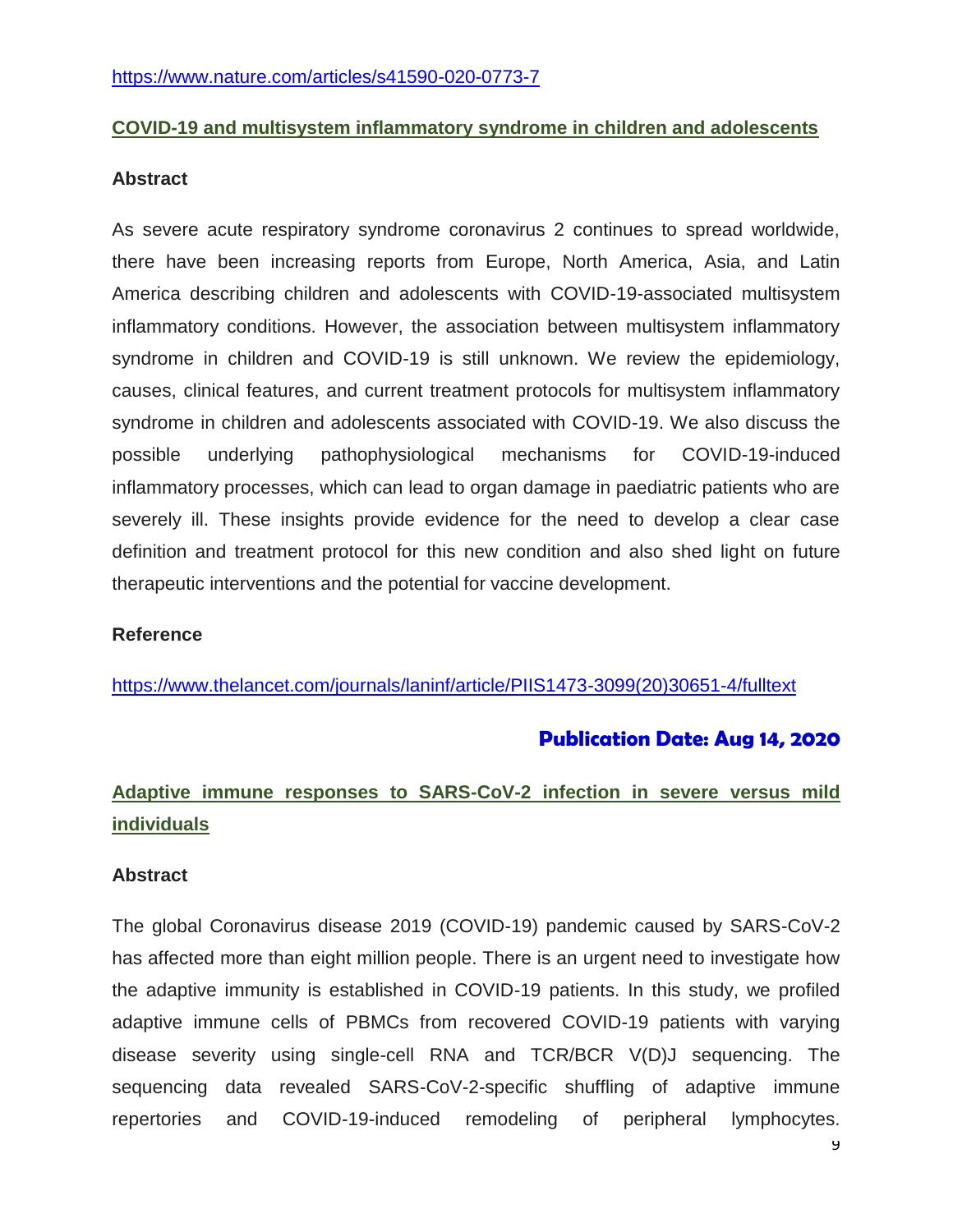Characterization of variations in the peripheral T and B cells from the COVID-19 patients revealed a positive correlation of humoral immune response and T-cell immune memory with disease severity. Sequencing and functional data revealed SARS-CoV-2 specific T-cell immune memory in the convalescent COVID-19 patients. Furthermore, we also identified novel antigens that are responsive in the convalescent patients. Altogether, our study reveals adaptive immune repertories underlying pathogenesis and recovery in severe versus mild COVID-19 patients, providing valuable information for potential vaccine and therapeutic development against SARS-CoV-2 infection.

#### **Reference**

Zhang, Fan, Rui Gan, Ziqi Zhen, Xiaoli Hu, Xiang Li, Fengxia Zhou, Ying Liu et al. "Adaptive immune responses to SARS-CoV-2 infection in severe versus mild individuals." *Signal Transduction and Targeted Therapy* 5, no. 1 (2020): 1-11 (I.F.: 13.493).

# **Artificial intelligence for the detection of COVID-19 pneumonia on chest CT using multinational datasets**

#### **Abstract**

Chest CT is emerging as a valuable diagnostic tool for clinical management of COVID-19 associated lung disease. Artificial intelligence (AI) has the potential to aid in rapid evaluation of CT scans for differentiation of COVID-19 findings from other clinical entities. Here we show that a series of deep learning algorithms, trained in a diverse multinational cohort of 1280 patients to localize parietal pleura/lung parenchyma followed by classification of COVID-19 pneumonia, can achieve up to 90.8% accuracy, with 84% sensitivity and 93% specificity, as evaluated in an independent test set (not included in training and validation) of 1337 patients. Normal controls included chest CTs from oncology, emergency, and pneumonia-related indications. The false positive rate in 140 patients with laboratory confirmed other (non COVID-19) pneumonias was 10%. AI-based algorithms can readily identify CT scans with COVID-19 associated pneumonia, as well as distinguish non-COVID related pneumonias with high specificity in diverse patient populations.

#### **Reference**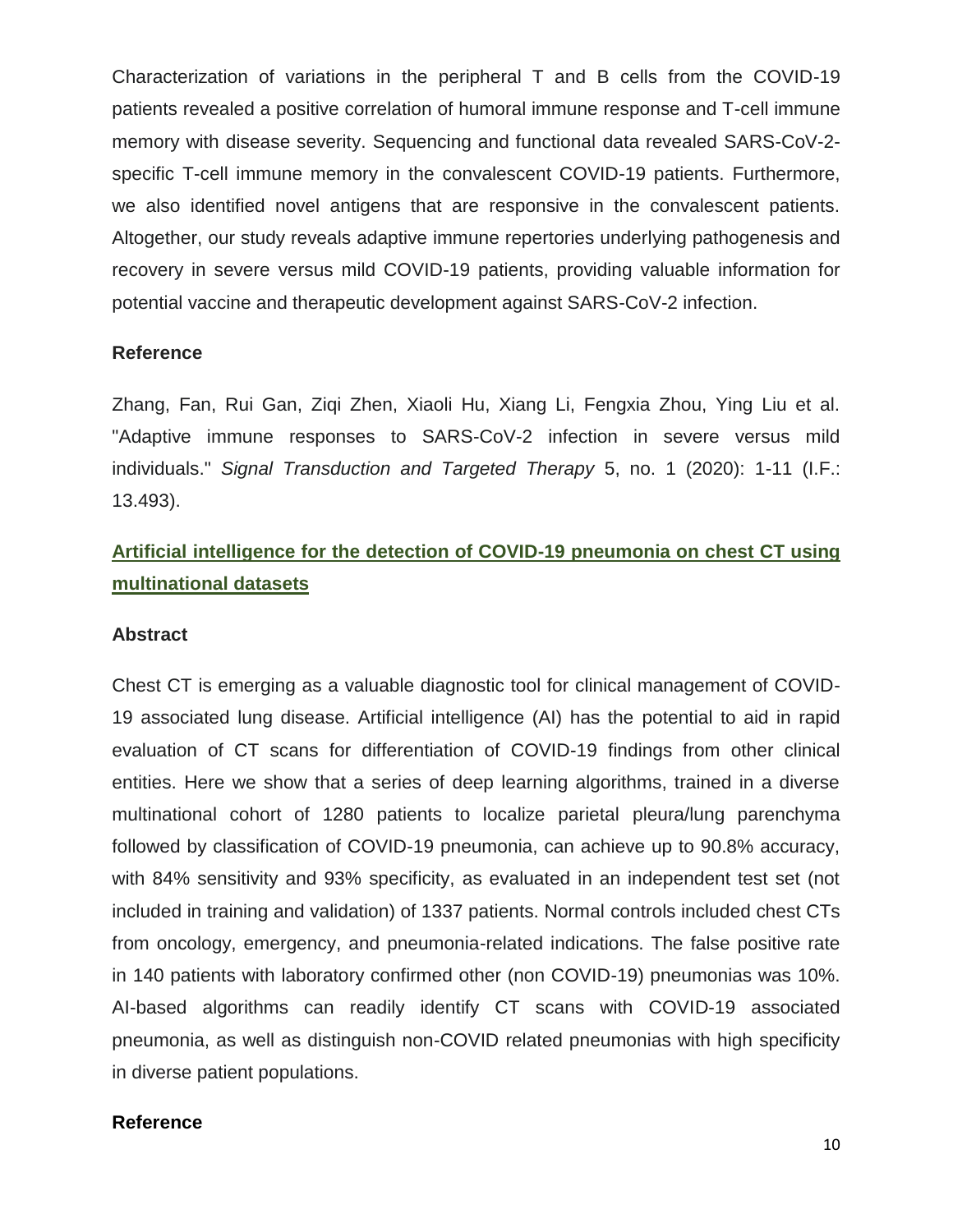Harmon, Stephanie A., Thomas H. Sanford, Sheng Xu, Evrim B. Turkbey, Holger Roth, Ziyue Xu, Dong Yang et al. "Artificial intelligence for the detection of COVID-19 pneumonia on chest CT using multinational datasets." *Nature Communications* 11, no. 1 (2020): 1-7 (I.F.: 12.121).

# **Implications of sex differences in immunity for SARS-CoV-2 pathogenesis and design of therapeutic interventions**

## **Abstract**

Men present more frequently with severe manifestations of COVID-19 and are at higher risk for death. The underlying mechanisms for these differences between female and male individuals infected with SARS-CoV-2 are insufficiently understood. However, studies from other viral infections have shown that females can mount stronger immune responses against viruses than males. Emerging knowledge on the basic biological pathways that underlie differences in immune responses between women and men needs to be incorporated into research efforts on SARS-CoV-2 pathogenesis and pathology to identify targets for therapeutic interventions aimed at enhancing antiviral immune function and lung airway resilience while reducing pathogenic inflammation in COVID-19.

## **Reference**

Bunders, Madeleine, and Marcus Altfeld. "Implications of sex differences in immunity for SARS-CoV-2 pathogenesis and design of therapeutic interventions." *Immunity* 1920 (2020) (IF: 21.522).

# **Publication Date: Aug 13, 2020**

# **Risk factors for COVID-19-related mortality in people with type 1 and type 2 diabetes in England: a population-based cohort study**

## **Abstract**

*Background*: Diabetes has been associated with increased COVID-19-related mortality, but the association between modifiable risk factors, including hyperglycaemia and obesity, and COVID-19-related mortality among people with diabetes is unclear. We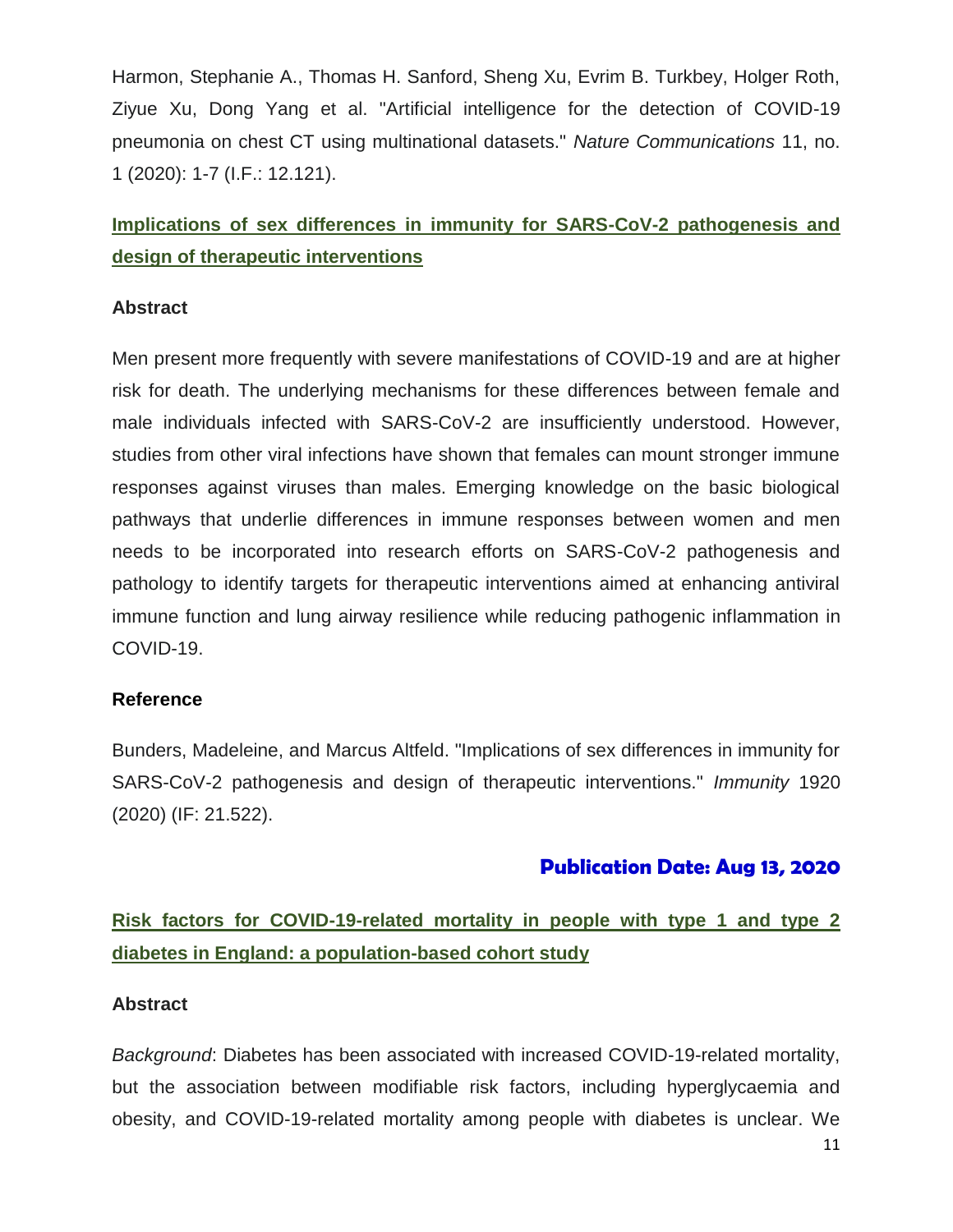assessed associations between risk factors and COVID-19-related mortality in people with type 1 and type 2 diabetes.

*Methods*: We did a population-based cohort study of people with diagnosed diabetes who were registered with a general practice in England. National population data on people with type 1 and type 2 diabetes collated by the National Diabetes Audit were linked to mortality records collated by the Office for National Statistics from Jan 2, 2017, to May 11, 2020. We identified the weekly number of deaths in people with type 1 and type 2 diabetes during the first 19 weeks of 2020 and calculated the percentage change from the mean number of deaths for the corresponding weeks in 2017, 2018, and 2019. The associations between risk factors (including sex, age, ethnicity, socioeconomic deprivation, HbA1c, renal impairment [from estimated glomerular filtration rate (eGFR)], BMI, tobacco smoking status, and cardiovascular comorbidities) and COVID-19-related mortality (defined as International Classification of Diseases, version 10, code U07.1 or U07.2 as a primary or secondary cause of death) between Feb 16 and May 11, 2020, were investigated by use of Cox proportional hazards models.

*Findings*: Weekly death registrations in the first 19 weeks of 2020 exceeded the corresponding 3-year weekly averages for 2017–19 by 672 (50·9%) in people with type 1 diabetes and 16 071 (64·3%) in people with type 2 diabetes. Between Feb 16 and May 11, 2020, among 264 390 people with type 1 diabetes and 2 874 020 people with type 2 diabetes, 1604 people with type 1 diabetes and 36 291 people with type 2 diabetes died from all causes. Of these total deaths, 464 in people with type 1 diabetes and 10 525 in people with type 2 diabetes were defined as COVID-19 related, of which 289 (62·3%) and 5833 (55·4%), respectively, occurred in people with a history of cardiovascular disease or with renal impairment (eGFR <60 mL/min per 1·73 m2). Male sex, older age, renal impairment, non-white ethnicity, socioeconomic deprivation, and previous stroke and heart failure were associated with increased COVID-19-related mortality in both type 1 and type 2 diabetes. Compared with people with an HbA1c of 48–53 mmol/mol (6·5–7·0%), people with an HbA1c of 86 mmol/mol (10·0%) or higher had increased COVID-19-related mortality (hazard ratio [HR] 2·23 [95% CI 1·50–3·30, p<0·0001] in type 1 diabetes and 1·61 [1·47–1·77, p<0·0001] in type 2 diabetes). In addition, in people with type 2 diabetes, COVID-19-related mortality was significantly higher in those with an HbA1c of 59 mmol/mol (7·6%) or higher than in those with an

12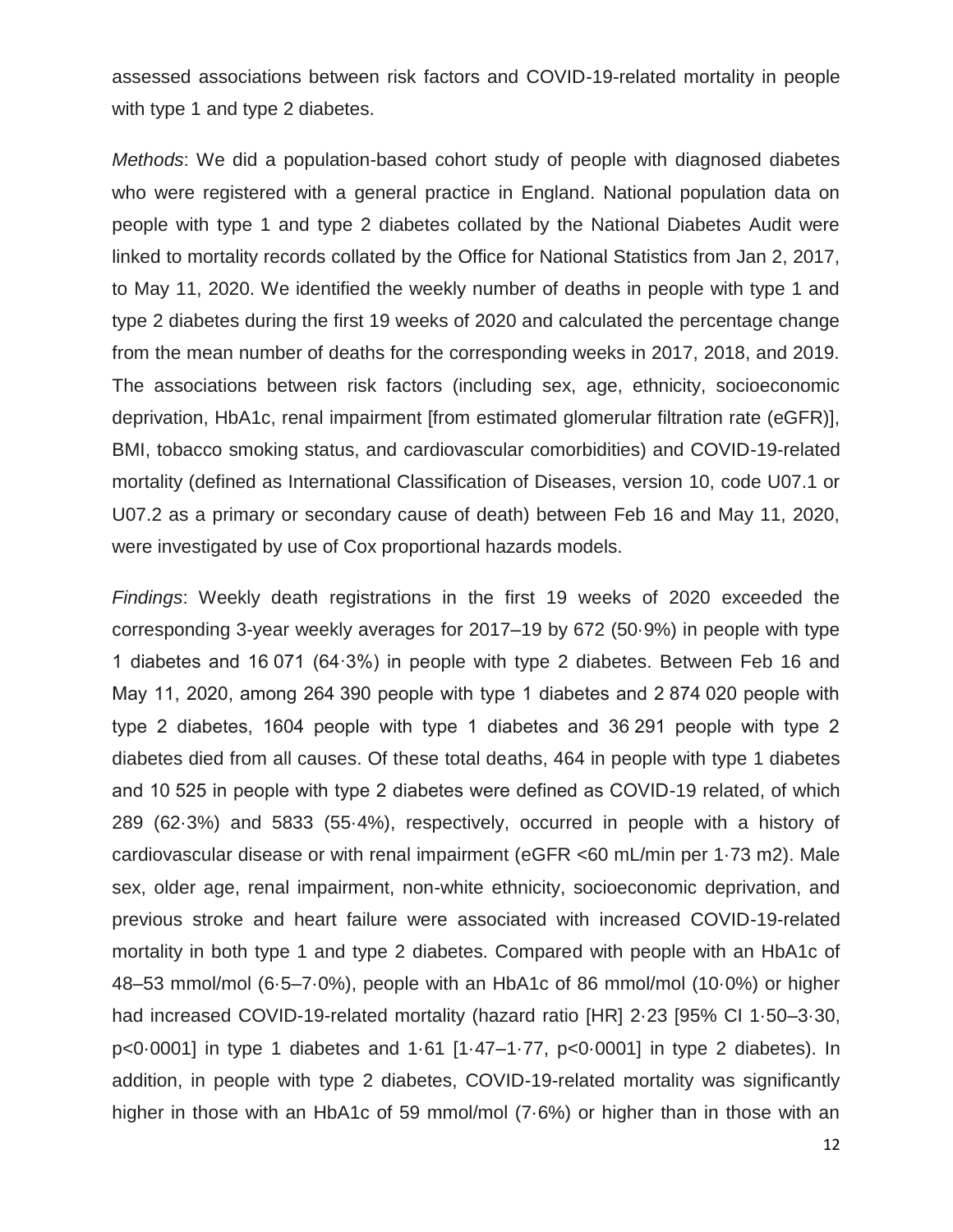HbA1c of 48–53 mmol/mol (HR 1·22 [95% CI 1·15–1·30, p<0·0001] for 59–74 mmol/mol [7·6–8·9%] and 1·36 [1·24–1·50, p<0·0001] for 75–85 mmol/mol [9·0–9·9%]). The association between BMI and COVID-19-related mortality was U-shaped: in type 1 diabetes, compared with a BMI of 25·0–29·9 kg/m2, a BMI of less than 20·0 kg/m2 had an HR of 2·45 (95% CI 1·60–3·75, p<0·0001) and a BMI of 40·0 kg/m2 or higher had an HR of 2·33 (1·53–3·56, p<0·0001); the corresponding HRs for type 2 diabetes were 2·33 (2·11–2·56, p<0·0001) and 1·60 (1·47–1·75, p<0·0001).

*Interpretation*: Deaths in people with type 1 and type 2 diabetes rose sharply during the initial COVID-19 pandemic in England. Increased COVID-19-related mortality was associated not only with cardiovascular and renal complications of diabetes but, independently, also with glycaemic control and BMI.

## **Reference**

Holman, Naomi, Peter Knighton, Partha Kar, Jackie O'Keefe, Matt Curley, Andy Weaver, Emma Barron et al. "Risk factors for COVID-19-related mortality in people with type 1 and type 2 diabetes in England: a population-based cohort study." *The Lancet Diabetes & Endocrinology* (2020) (I.F.: 25.34).

# **Clinical characteristics and corticosteroids application of different clinical types in patients with corona virus disease 2019**

## **Abstract**

To describe the epidemiological and clinical characteristics of patients with Corona Virus Disease 2019 (COVID-19) in Beijing. To analyze the application of corticosteroids in patients with severe pneumonia. We collected information on demographic characteristics, exposure history, clinical characteristics, corticosteroids use, and outcomes of the 65 confirmed cases of COVID-19 at Fifth Medical Center of PLA General Hospital from Jan 20 to Feb 23, 2020. The final follow-up date observed was April 15th, 2020. The number of patients with mild, general, severe, and critical type were 10 (15.38%), 32 (49.23%), 8 (12.31%), and 15 (23.08%), respectively. The median incubation period was 6 days. Notable outliers were 1 patient at 16 days and 1 patient at 21 days. In lymphocyte subgroup analysis, decreases in total, T, CD4, and CD8 lymphocytes were more common as the disease worsened (All P < 0.05).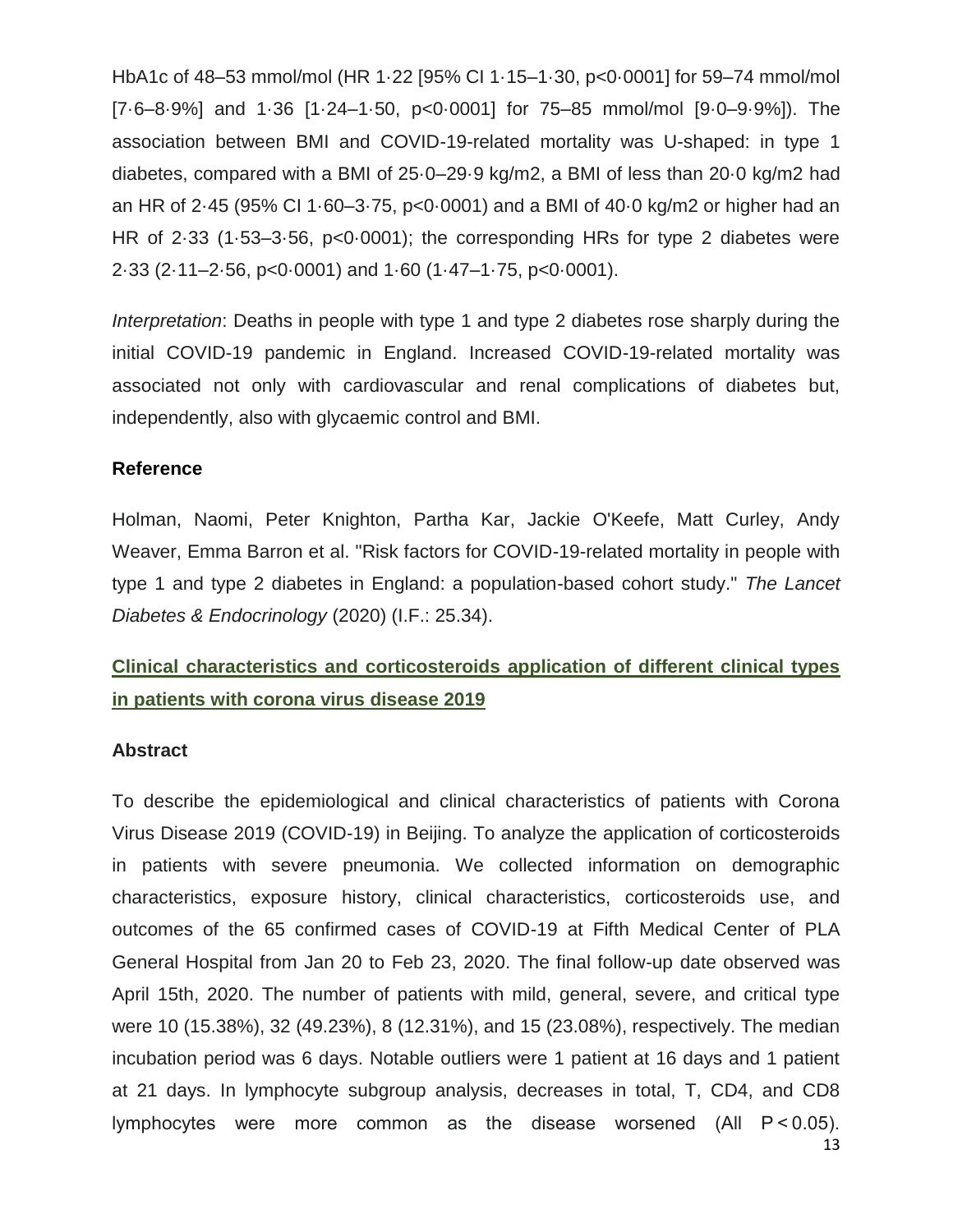Methylprednisolone (mPSL) was applied to 31 (47.69%) patients with pneumonia, including 10 (31.25%) general, 8 (100%) severe, and 13 (86.67%) critical patients, respectively. Corticosteroids inhibited Interleukin-6(IL-6) production (P = 0.0215) but did not affect T lymphocyte (P = 0.0796). There was no significant difference between patients using lower dose ( $\leq$ 2 mg/kg day) and higher dose (>2 mg/kg day) mPSL in inhibiting IL-6 production (P = 0.5856). Thirty of 31 patients (96.77%) had stopped mPSL due to improvement of pneumonia. Virus RNA clearance time lengthened with disease progression  $(P = 0.0001)$ . In general type, there was no significant difference in virus clearance time between patients with (15, 12–19 days) and without (14.5, 11–18 days) (P = 0.7372) mPSL use. Lymphocyte, especially T lymphocyte, in severe and critical patients showed a dramatic decrease. Application of lower dose corticosteroids (≤ 2 mg/kg day) could inhibit IL-6 production (a representative of cytokines) as effectively as a higher dose. Proper use corticosteroids in general type patients did not delay virus clearance.

## **Reference**

Liu, Fangfang, Chengcheng Ji, Jiajun Luo, Weiwei Wu, Junchang Zhang, Zhiqiang Zhong, Seth Lankford et al. "Clinical characteristics and corticosteroids application of different clinical types in patients with corona virus disease 2019." *Scientific Reports* 10, no. 1 (2020): 1-9 (I.F.: 3.998).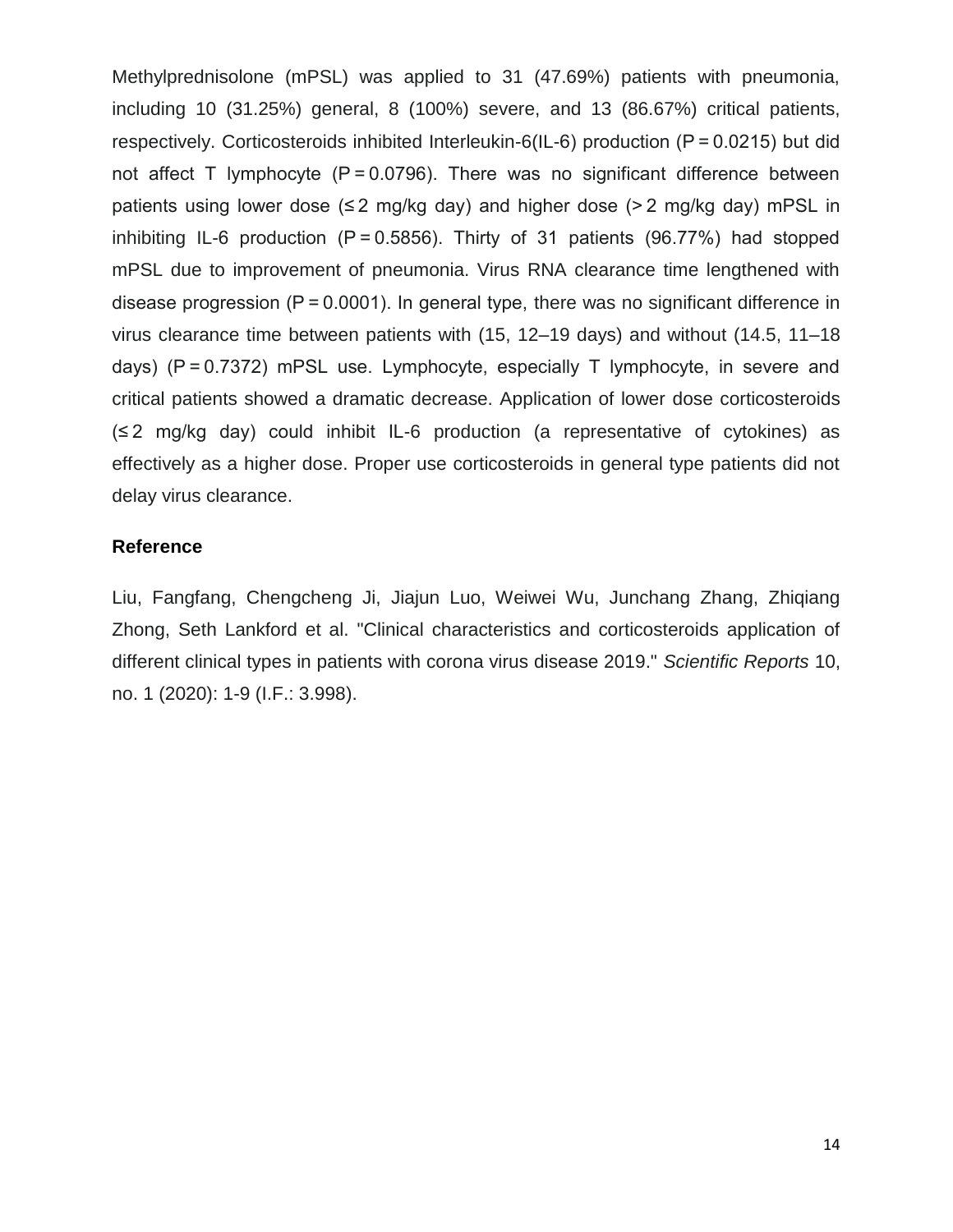# PREVIEW

# **Publication Date: Aug 18, 2020**

# **Interferon-λ at the Center of the Storm**

A hallmark of successful host restriction of viral infection is the rapid induction of interferons (IFNs) to initiate innate and adaptive immunity. Type I (IFN-α/β) and type III (IFN-λ1–4) IFNs exert collaborative antiviral effects on cells by inducing transcription of hundreds of antiviral IFN-stimulated genes (ISGs) to promote viral clearance. Type I and III interferons (IFNs) drive effective antiviral functions but differentially affect tissue homeostasis. Using mouse models of severe inflammation, Broggi *et al.* and Major *et al.* report in Science that type III IFNs disrupt epithelial cell proliferation and differentiation in the lung. For more details, read the link given below.

## **Reference**

https://www.cell.com/immunity/fulltext/S1074-7613(20)30331-9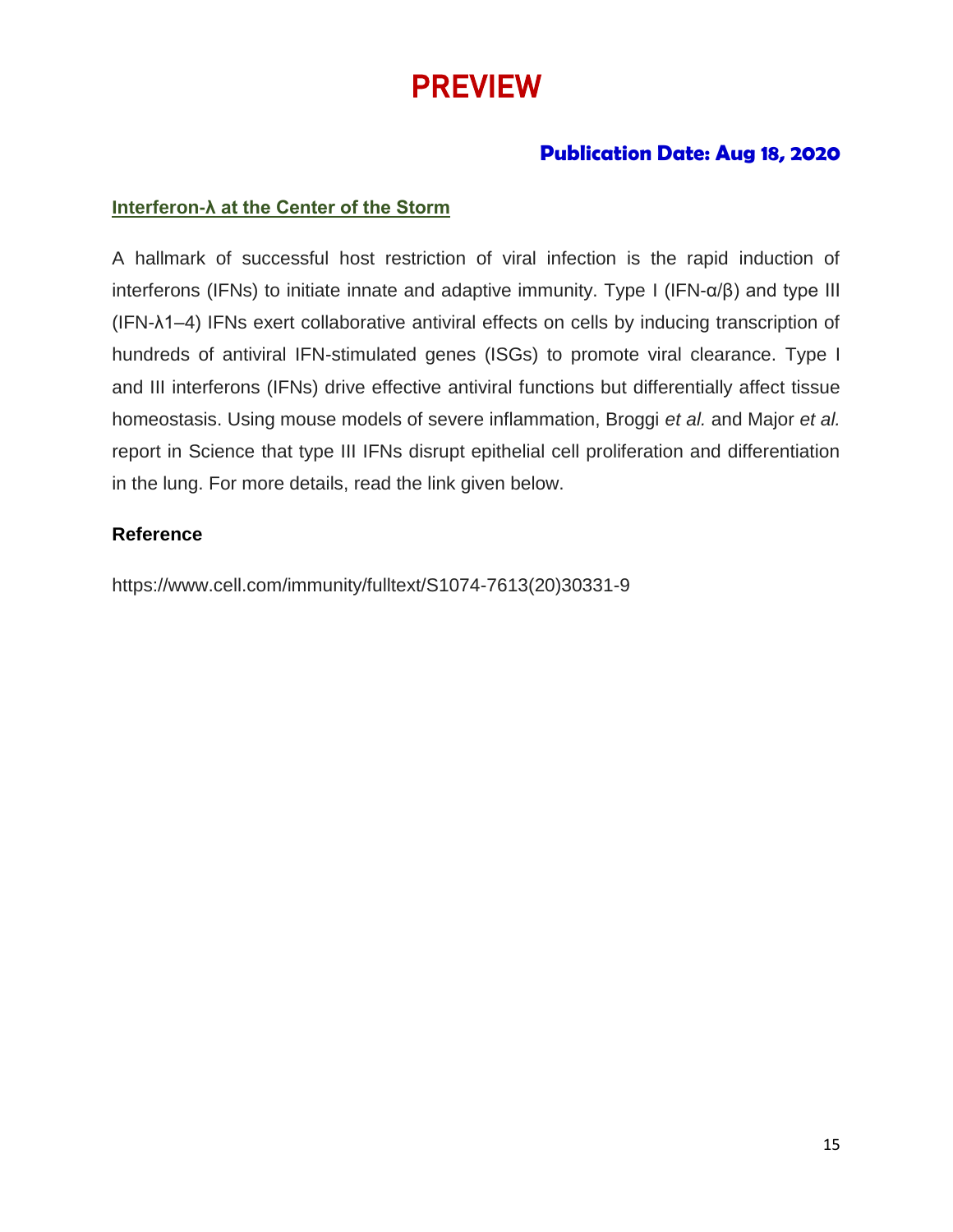# NEWS LETTER

# **Publication Date: Aug 19, 2020**

# **Coronavirus research updates: An unprecedented map charts a key viral protein**

*An unprecedented map charts a key viral protein (19 August 2020):*

For the first time, researchers have mapped the 3D shape of spike proteins that are part of intact SARS-CoV-2 particles.

Spike proteins decorate the surface of coronaviruses and lock onto host receptors, such as ACE2, to gain entry to cells. The first structures of SARS-CoV-2's spike were gleaned from modified proteins that had been expressed in cells and then purified. To check these models John Briggs at the Medical Research Council Laboratory of Molecular Biology in Cambridge, UK, and colleagues collected viral particles from infected cells and determined the shape of their spike proteins using electron microscopy (Z. Ke et al. Nature http://doi.org/d6sf; 2020).

These structures closely resembled the ones determined from purified forms. In both, the spike protein can adopt either a 'closed' confirmation or an 'open' one, which allows it to bind to a receptor. Studying the structure in viral particles could help to explain how spike-binding antibodies block nfection, the researchers say.

*Sailors furnish first evidence that antibodies protect humans against re-infection (17 August 2020):*

A massive COVID-19 outbreak on a US fishing boat spared crew members who already had antibodies against the new coronavirus, providing what scientists say is the first direct evidence that these antibodies protect people against being reinfected. After a viral infection, the immune system makes compounds called neutralizing antibodies that can attack the virus if it invades again. But previous research had not determined whether such antibodies can shield humans from SARS-CoV-2 reinfection.

Alexander Greninger at the University of Washington School of Medicine in Seattle and his colleagues tested the crew of a US fishing vessel for SARS-CoV-2 and for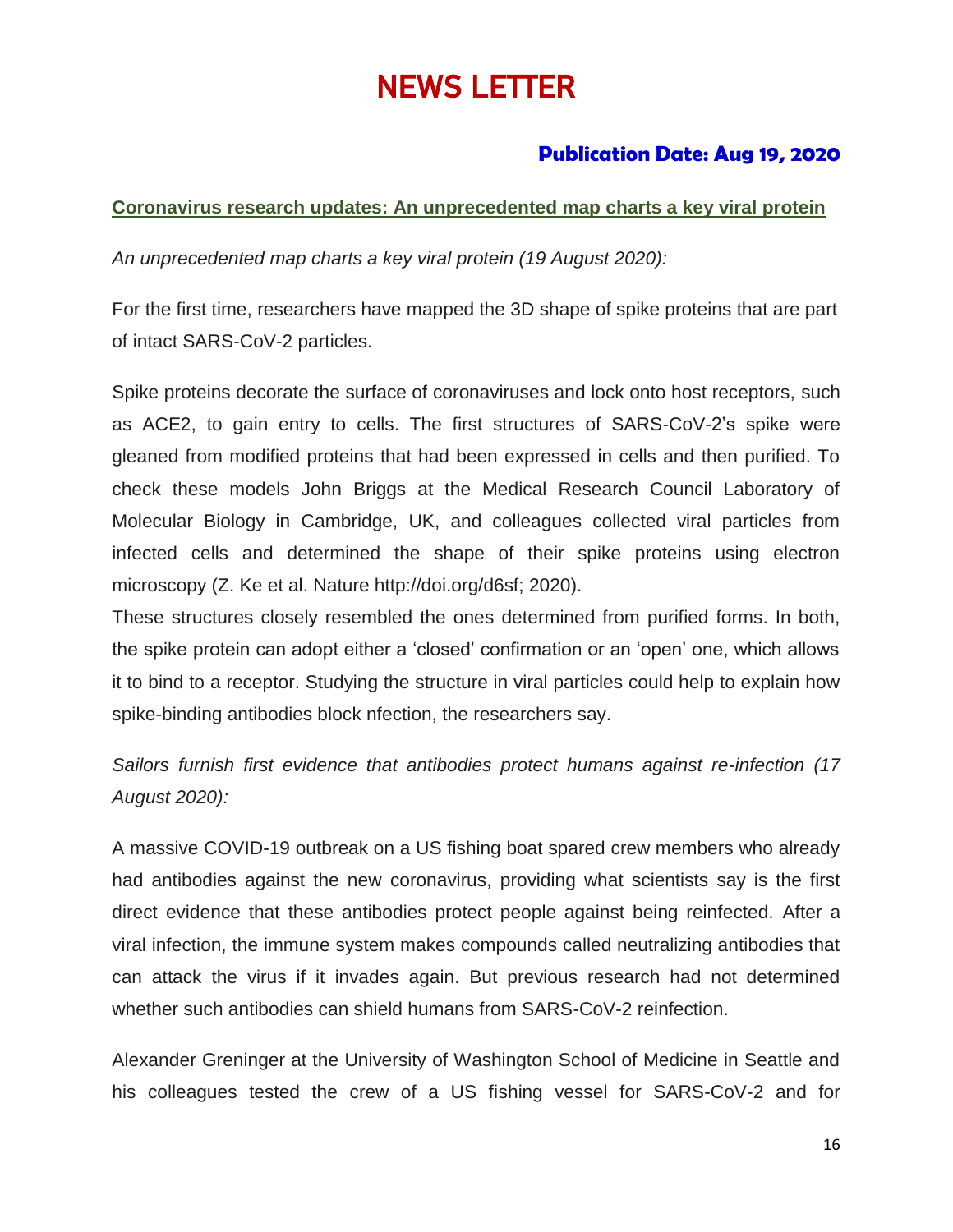antibodies to the virus (A. Addetia et al. Preprint at medRxiv http://doi.org/d6qm; 2020). Just before the ship's departure, the researchers tested 120 of the 122 crew members and found that all were negative for SARS-CoV2, but an outbreak hit the ship soon after it left shore. Post-voyage testing showed that 104 members of the 122-person crew were infected. None of those who were infected and had been tested before embarking had shown neutralizing antibodies against SARS-CoV-2.

But all three crew members who did have such antibodies before departure escaped infection, providing statistically significant evidence that neutralizing antibodies acquired during SARS-CoV-2 infection protect against reinfection, the authors say. The findings have not yet been peer reviewed.

## **Reference**

<https://www.nature.com/articles/d41586-020-00502-w>

## **Evidence lags behind excitement over blood plasma as a coronavirus treatment**

A Researchers call for more rigorous clinical trials as rumours abound that US regulators are considering widening access to the potential therapy.

US President Donald Trump has called on COVID-19 survivors to donate their blood plasma as a treatment for the disease, saying that "it's had tremendous response so far". Meanwhile, rumours have been swirling that US drug regulators are grappling with whether to give the plasma to more people by authorizing it as an emergency therapy. But researchers and clinicians around the world are concerned that a push to distribute blood plasma could undermine the clinical trials needed to determine whether it actually works against COVID-19.

Although some US hospitals already offer the treatment in special cases, an emergency-use authorization from the Food and Drug Administration (FDA) would make it easier to obtain and administer convalescent plasma — the yellow liquid that remains after cells are removed from blood. But so far, there's little evidence that plasma actually helps patients, and the decision could confound efforts to study its effects, says former FDA commissioner Robert Califf, who now heads clinical policy and strategy at Verily and Google Health in South San Francisco, California. The antiviral drug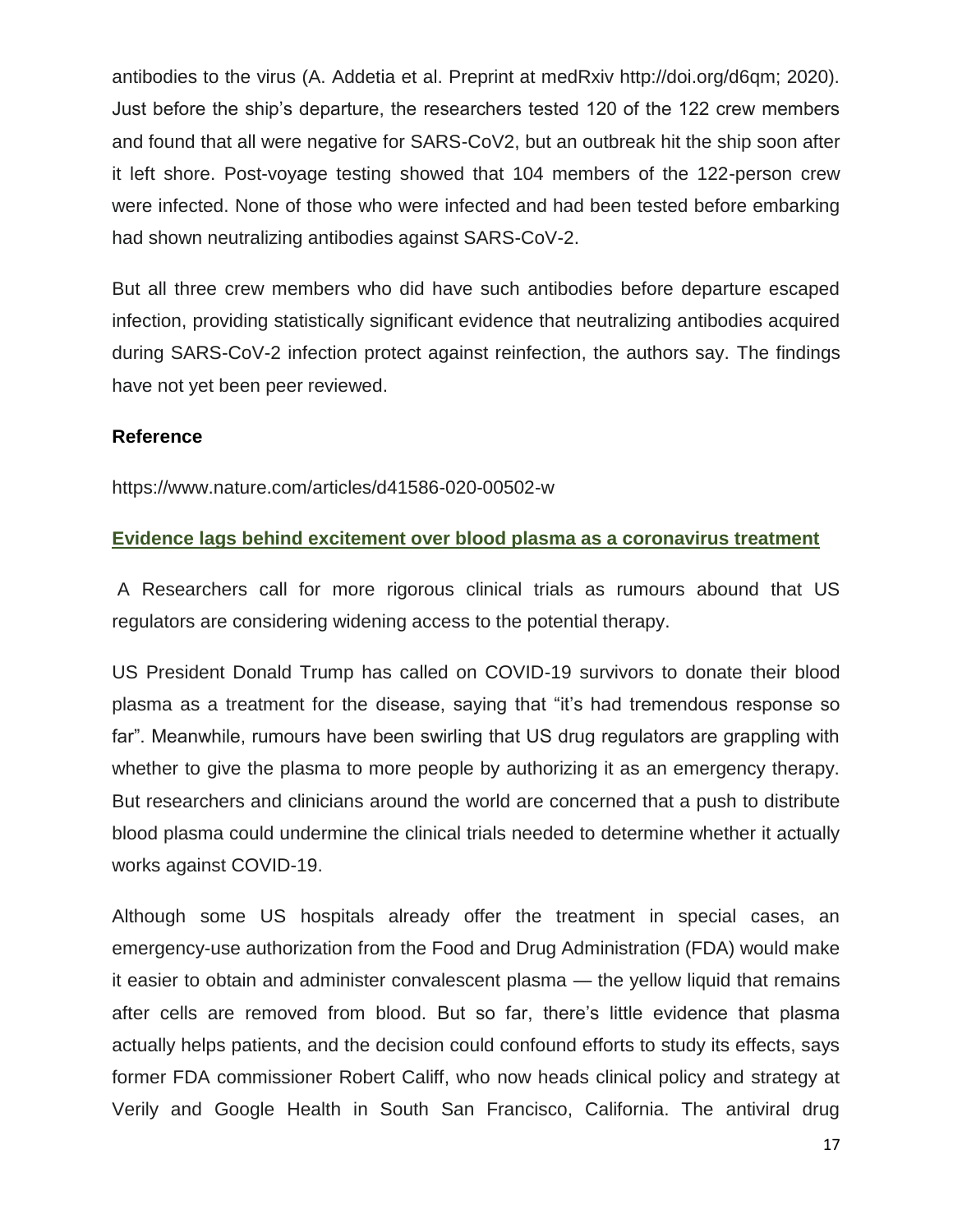remdesivir and the anti-inflammatory medicine dexamethasone are the only treatments that have been shown to combat COVID-19 in rigorous clinical trials. For more details, read the link given below.

# **Reference**

## <https://www.nature.com/articles/d41586-020-02324-2>

# **NIH imposes 'outrageous' conditions on resuming coronavirus grant targeted by Trump**

The National Institutes of Health is requiring a small nonprofit research organization to take unusual—and perhaps impossible—steps to end a controversial suspension of an NIH grant related to bat coronavirus research in China. NIH's conditions for reinstating the funding to the EcoHealth Alliance are "outrageous," former NIH Director Harold Varmus told The Wall Street Journal (WSJ) in an article published today that first reported the agency's demands.

The controversy began in April, after President Donald Trump complained about NIH's grant to the EcoHealth Alliance because it involved researchers at China's Wuhan Institute of Virology (WIV). Conservative commentators, Trump, and Trump administration officials have asserted, without evidence, that the novel coronavirus that causes COVID-19 escaped from WIV. Shortly after Trump's complaint, NIH abruptly canceled the grant, stating that its goal of studying bat coronavirus spillovers into humans did not "align with … agency priorities." NIH's move drew extensive criticism from the scientific community.

Last month, NIH Deputy Director for Extramural Research Michael Lauer sent the EcoHealth Alliance a letter stating the agency was reinstating the grant, but also instantly suspending it again pending the completion of certain actions. For more details, read the link given below.

## **Reference**

[https://www.sciencemag.org/news/2020/08/nih-imposes-outrageous-conditions](https://www.sciencemag.org/news/2020/08/nih-imposes-outrageous-conditions-resuming-coronavirus-grant-targeted-trump)[resuming-coronavirus-grant-targeted-trump#](https://www.sciencemag.org/news/2020/08/nih-imposes-outrageous-conditions-resuming-coronavirus-grant-targeted-trump)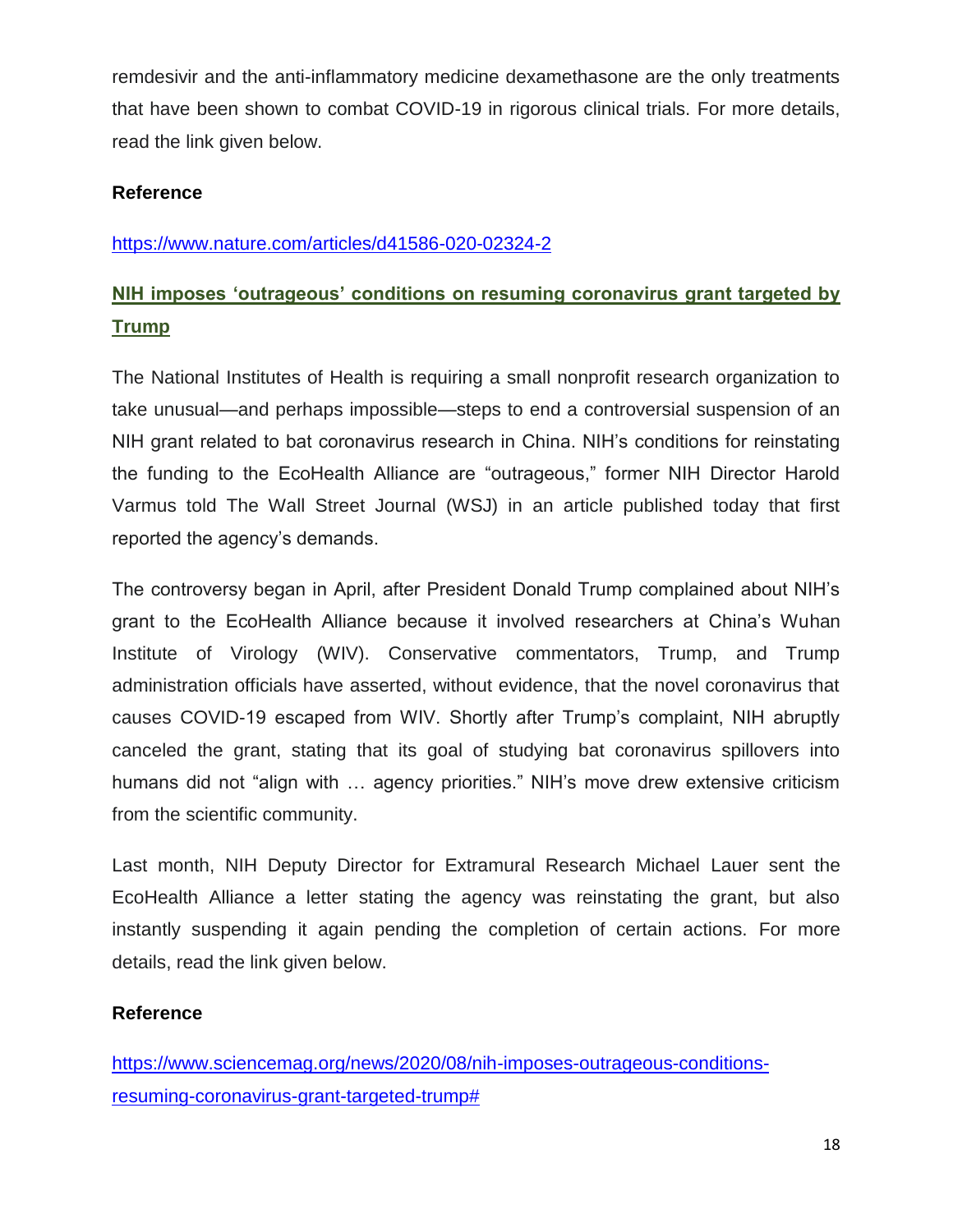## **Drap approves clinical trial of Covid-19 vaccine**

According to a document, signed by Drap Clinical Studies Committee secretary Shafqat Hussain Danish, and available with Dawn, the committee recommended that the trial be held in Indus Hospital, Karachi. This test will be carried out by the International Centre for Chemical and Biological Sciences, Karachi, in collaboration with a Chinese company already conducting trials in China.

As many as 200 volunteers from Karachi, representing various ethnic groups, have been registered. The trial will be completed in 56 days during which three injections of inactivated virus will be administered to the volunteers — both male and female.

Minister for Planning, Development and Special Initiatives Asad Umar, who also heads the National Coordination and Operation Centre on Covid-19, said he was hopeful that the trials on the vaccine would be successful. If this trial is successful, the vaccine will be easily available to us at affordable rates.

The phase-III clinical trial is designed to evaluate whether an investigational vaccine can prevent symptomatic Covid-19 among adults.

On March 24, Minister for Science and Technology Fawad Chaudhry had constituted a committee — Scientific Task Force on Covid-19 — which was headed by renowned scientist Prof Dr Attaur Rehman. Its other members are University of Health Sciences Vice Chancellor Prof Dr Javed Akram, Dr Ghazna Khalid, Prof Al Fareed Zafar, Prof Iqbal Chaudhry, Prof Dr Khalid Khan and Prof Mariam Riaz Tarar.

One of the committee members said that the trial will be commenced from next week, which will be participated by 200 volunteers (from various ethnic groups, all over 18 years of age) to analyse their results. For this, Karachi is the most appropriate city as people from all backgrounds are settled there. Also, vaccine showed a good safety profile, with few side effects (mild fever, tiredness, headache or allergy), which every medicine has in one per cent cases.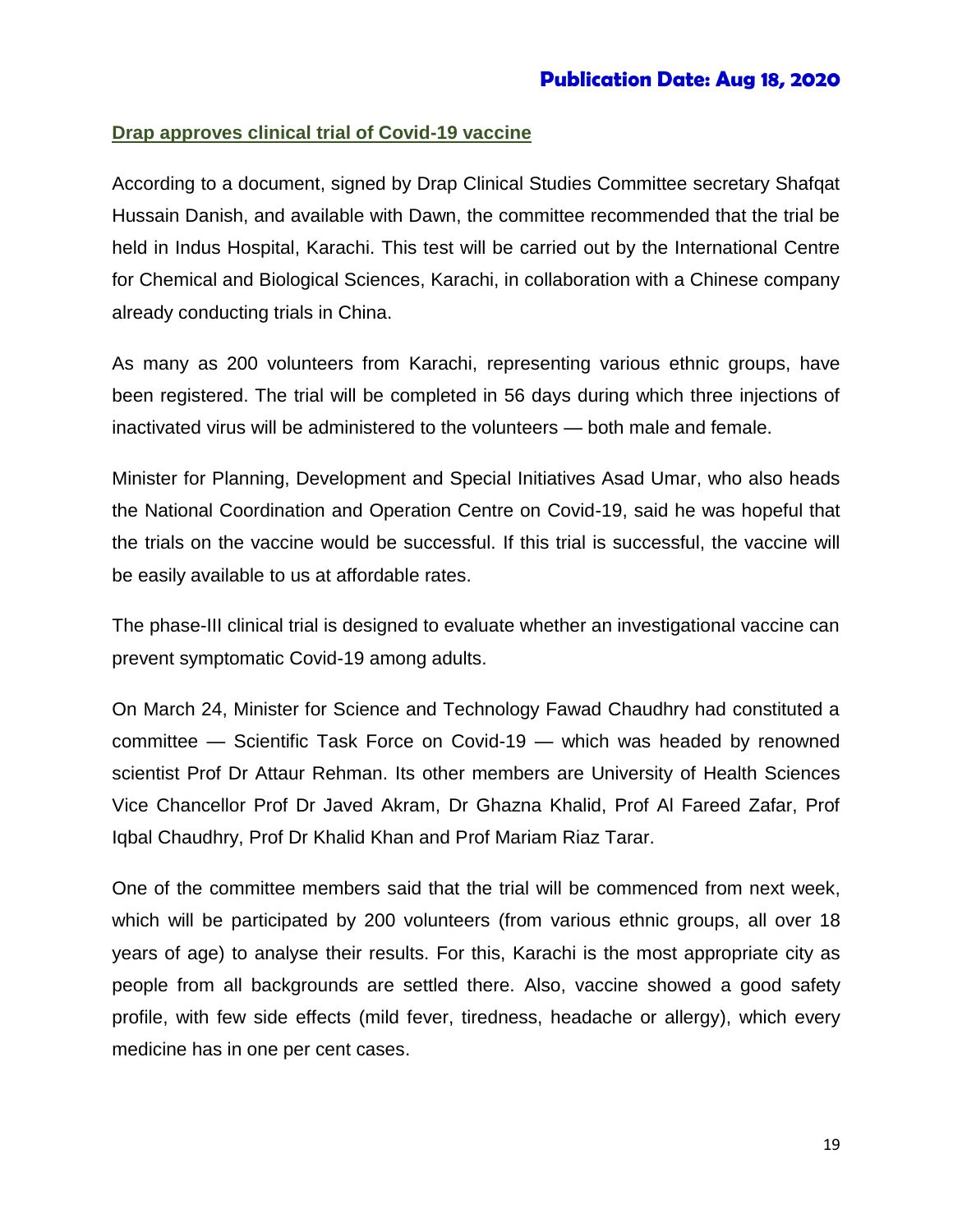This trial will build a positive image of Pakistan. Meanwhile, according to a statement issued by the National Institute of Health (NIH), this would be the first-ever phase-III clinical trial for any vaccine in Pakistan. For more details, read the link given below.

# **Reference**

<https://www.dawn.com/news/1575014/drap-approves-clinical-trial-of-covid-19-vaccine>

# **Publication Date: Aug 17, 2020**

# **NIH obtains formal approval from regulatory body for Phase III clinical trial of Covid-19 vaccine**

The National Institute of Health (NIH) said on Monday that it had obtained formal approval from the Drug Regulatory Authority of Pakistan (Drap) for the Phase III clinical trial of a Covid-19 vaccine developed by CanSinoBio, a China-based vaccine developer, and the Beijing Institute of Biotechnology. It is a tripartite activity between NIH, CanSinoBio and AJM Pharma. The study will be conducted in prestigious medical centres in the country, including the Aga Khan Medical University and the Indus Hospital in Karachi, the Shaukat Khanum Memorial Hospital and the University of Health Sciences in Lahore and the Shifa International Hospital in Islamabad.

In a statement, NIH said that this will be the first ever phase III clinical trial for any vaccine in Pakistan. "It is a multi-country, multi-centre clinical trial being conducted by CanSinoBio already in China, Russia, Chile, Argentina and shortly in Saudi Arabia."

The statement added that the principal investigator of the clinical trial would be Major General Aamer Ikram, who is the NIH executive director, adding that the AJM Pharma chief executive officer, Adnan Hussain, had signed an agreement with the institute last month for collaborating on the clinical trial of the vaccine, known as recombinant novel coronavirus vaccine adenovirus type 5 vector (Ad5-nCoV).

The National Bioethics Committee (NBC) of the Pakistan Health Research Council (PHRC) has given ethical approval for the study while the clinical trial has also been approved by the highest global regulatory body. Being a part of this activity, Pakistan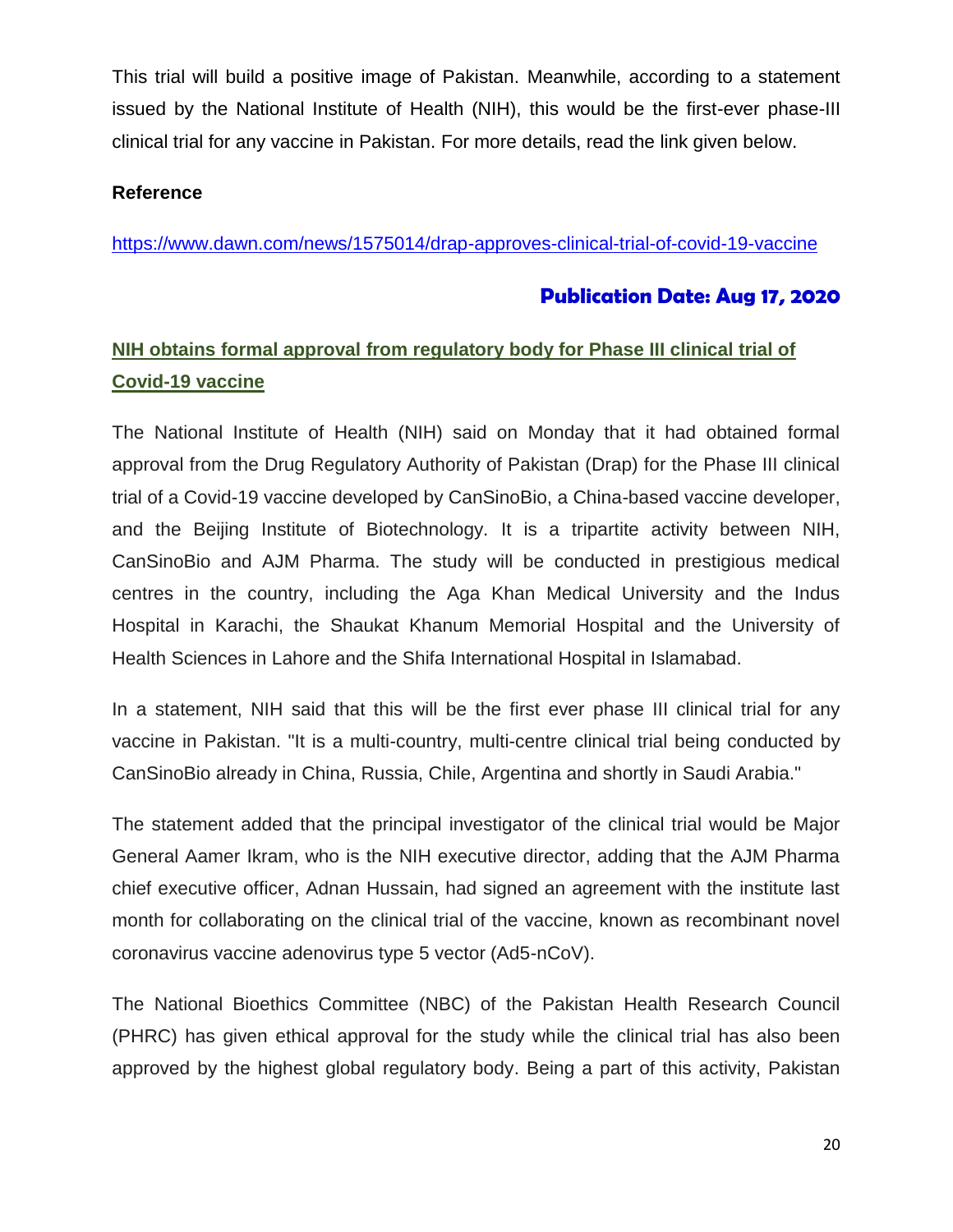will be among the priority countries to have early access for the Covid-19 vaccine through NIH. For more details, read the link given below.

# **Reference**

[https://www.dawn.com/news/1574929/nih-obtains-formal-approval-from-regulatory](https://www.dawn.com/news/1574929/nih-obtains-formal-approval-from-regulatory-body-for-phase-iii-clinical-trial-of-covid-19-vaccine)[body-for-phase-iii-clinical-trial-of-covid-19-vaccine](https://www.dawn.com/news/1574929/nih-obtains-formal-approval-from-regulatory-body-for-phase-iii-clinical-trial-of-covid-19-vaccine)